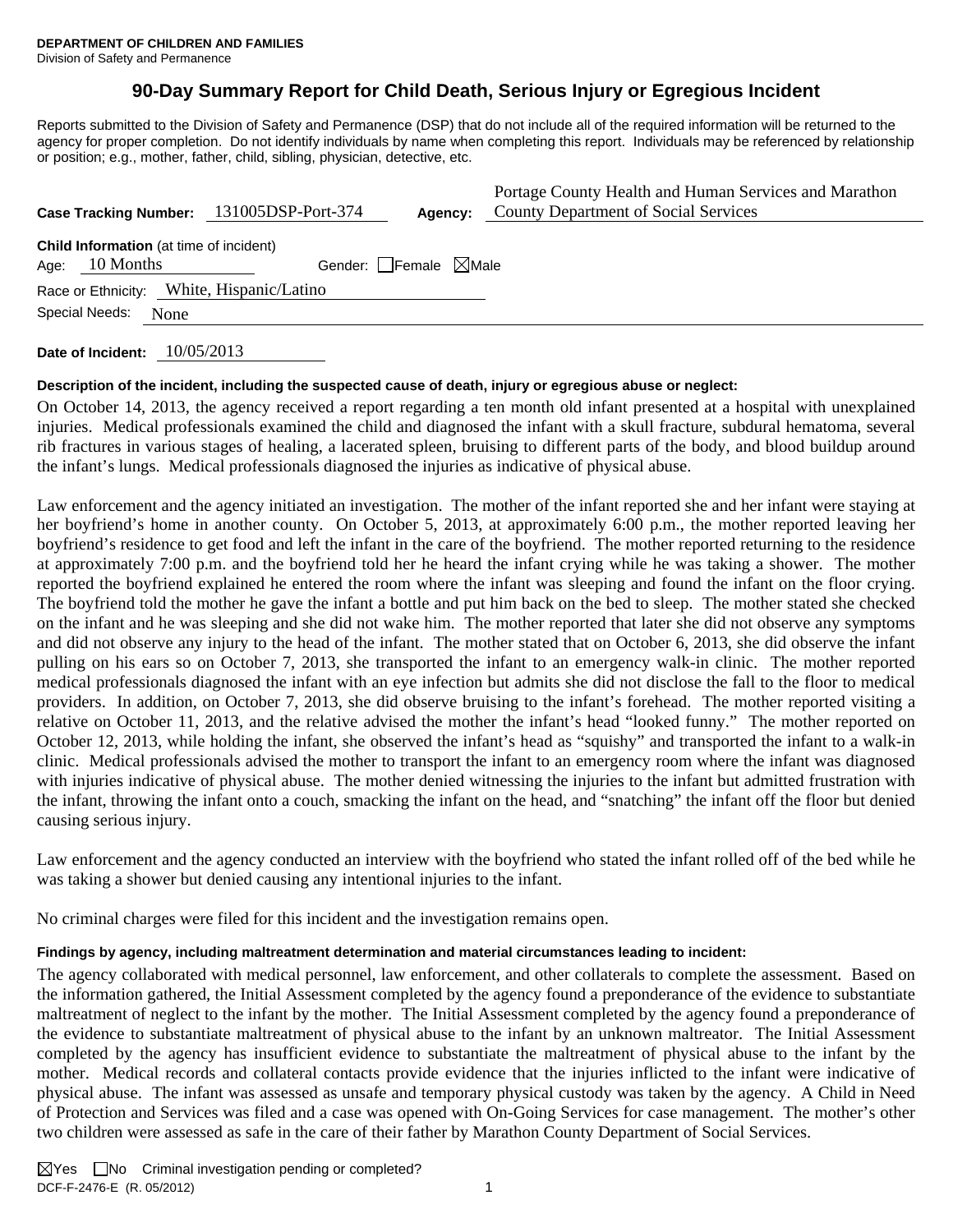$\Box$ Yes  $\Box$ No Criminal charges filed? If yes, against whom?

**Child's residence at the time of incident:**  $\boxtimes$  In-home  $\Box$  Out-of-home care placement

Complete the appropriate following section (A. or B. based on the child's residence at the time of the incident).

#### **A. Children residing at home at the time of the incident:**

At the time of the incident, the infant resided with his biological mother and her boyfriend.

**Description of the child's family** (includes household members, noncustodial parent and other children that have visitation with the child and / or in the child's family home):

 The family consisted of the mother, infant, and two other children ages 4 and 3. The two other children resided with the father in a different county.

**Yes No Statement of Services:** Were services under ch. 48 or ch. 938 being provided to the child, any member of the child's family or alleged maltreater at the time of the incident, including any referrals received by the agency or reports being investigated at time of incident?

**If "Yes", briefly describe the type of services, date(s) of last contact between agency and recipient(s) of those services, and the person(s) receiving those services:** 

**Summary of all involvement in services as adults under ch. 48 or ch. 938 by child's parents or alleged maltreater in the previous five years:** (Does not include the current incident.) N/A

**Summary of actions taken by the agency under ch. 48, including any investigation of a report or referrals to services involving the child, any member of the child's family living in this household and the child's parents and alleged maltreater.** (Does not include the current incident.)

(Note: Screened out reports listed in this section may include only the date of the report, screening decision, and if a referral to services occurred at Access. Reports that do not constitute a reasonable suspicion of maltreatment or a reason to believe that the child is threatened with harm are not required to be screened in for an initial assessment, and no further action is required by the agency.)

On May 2, 2013, Marathon County Department of Social Services screened-out a CPS Report.

On June 6, 2013, Marathon County Department of Social Services screened-out a CPS Report.

On August 16, 2013, Marathon County Department of Social Services screened-out a CPS Report.

#### **Summary of any investigation involving the child, any member of the child's family and alleged maltreater conducted under ch. 48 or ch. 938 and any services provided to the child and child's family since the date of the incident:**

The agency collaborated with medical personnel, law enforcement, and other collaterals to complete the assessment. Based on the information gathered, the Initial Assessment completed by the agency found a preponderance of the evidence to substantiate maltreatment of neglect to the infant by the mother. The Initial Assessment completed by the agency found a preponderance of the evidence to substantiate maltreatment of physical abuse to the infant by an unknown maltreator. The Initial Assessment completed by the agency has insufficient evidence to substantiate the maltreatment of physical abuse to the infant by the mother. Medical records and collateral contacts provide evidence that the injuries inflicted to the infant were indicative of physical abuse. The infant was assessed as unsafe and temporary physical custody was taken by the agency. A Child in Need of Protection and Services was filed and a case was opened with On-Going Services for case management. The mother's other two children were assessed as safe in the care of their father by Marathon County Department of Social Services.

## **B. Children residing in out-of-home (OHC) placement at time of incident:**

## **Description of the OHC placement and basis for decision to place child there:** N/A.

#### **Description of all other persons residing in the OHC placement home:** N/A

**Licensing history:** Including type of license, duration of license, summary of any violations by licensee or an employee of licensee that constitutes a substantial failure to protect and promote the welfare of the child.